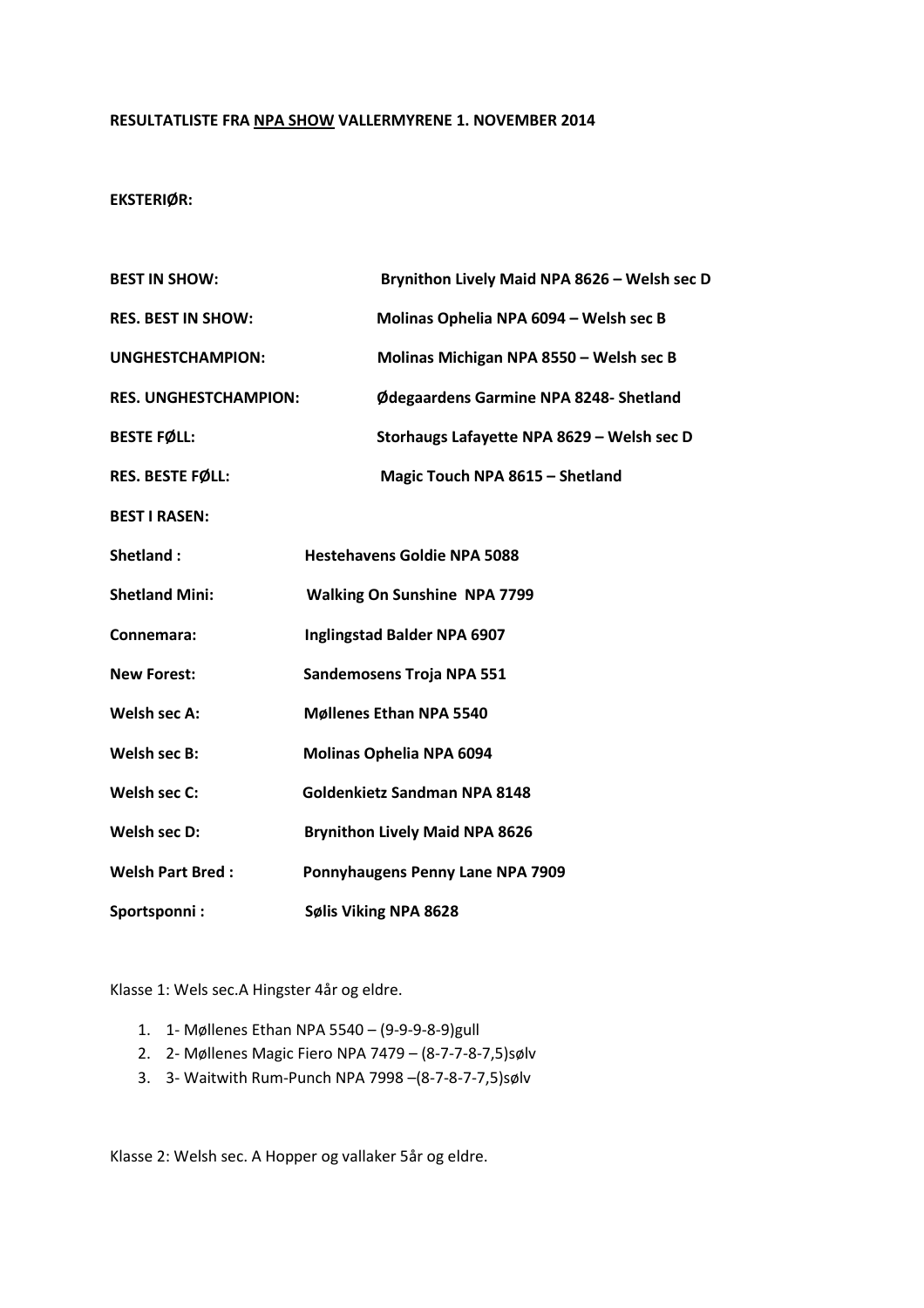- 1. 5- Lanners Piper NPA 7279 (98899) gull
- 2. 4-Lanners Lady Linella NPA 6036 (88898)gull
- 3. 6-Roselyns Pinto NPA 3621 (88877,5) sølv

Klasse 3: Welsh sec. B og C Hingster 1-2år

- 1. 9-Goldenkietz Sandman NPA 8148 (99878) gull
- 2. 8-Molinas Michigan NPA 8550 (98888) gull
- 3. 7-Nortwinds Wind of change NPA 8215 (88788)gull

Klasse 4: Welsh sec. B Hopper og vallaker 3år og eldre.

- 1. 11-Molinas Ophelia NPA 6094 (99899)gull
- 2. 12- Hilin Olympic Star NPA 6169 (88878)gull
- 3. 10-CE Golden Girl NPA 7860 (87777)sølv

Klasse 5: Welsh sec.B og D Hopper 1år

- 1. 13-Molinas Olympia NPA 8472 (99889)gull
- 2. 14-Storhaugs Pride NPA 8460 (99788)gull

Klasse 6: Welsh sec. C og D Hopper og vallaker 6år og eldre.

- 1. Brynithon Lively Maid NPA 8626 (99899) gull
- 2. 17-Storhaugs Magic Masterpiece NPA 6542 (89878) gull

Klasse 7: Sportsponni Hingster og vallaker 1-2 år.

1. 18-Akrobat NPA 8090(78777) Sølv 19-Sølis Lenny NPA B 2006(88888)

Klasse 8: Welsh Part-Bred og Sportsponni 2-3år

- 1. 20-Ponnyhaugens Penny Lane NPA 7909(88898) gull
- 2. 21-Molinas Black Pearl NPA 8318 (88788) gull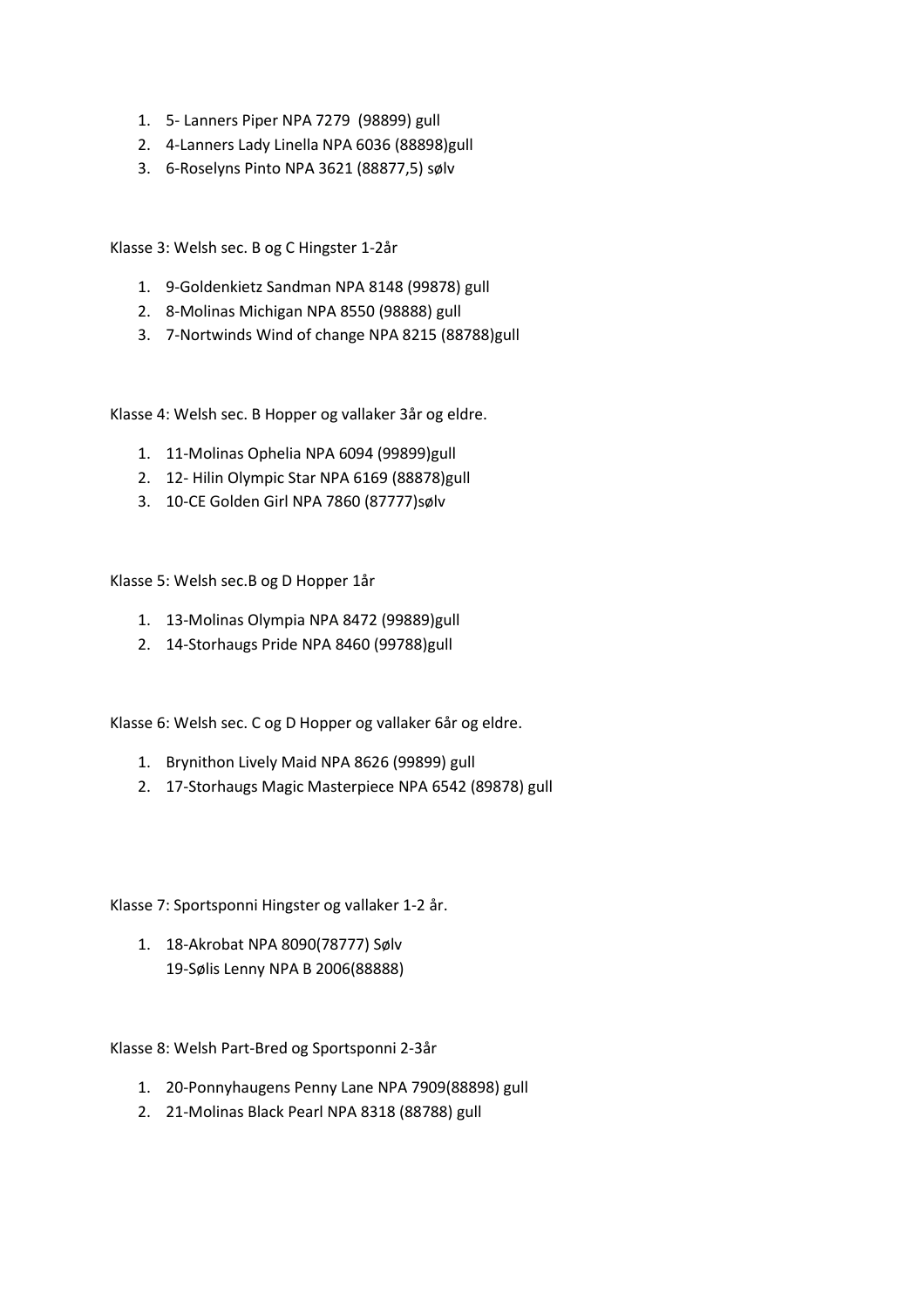#### Klasse 9A: Connemara

1. 22-Inglingstad Balder NPA 6907 (99889) gull

# Klasse 9B: New Forest

1. 23- Sandemoens Troja NPA 5511 (88888) gull 24- Bohemo Fandango NPA B 1634 (88878)

# Klasse 10: Shetlandsponni Hopper 2år

1. 25- Ødegaardens Garmine NPA 8248 (99889)

Klasse 11: Shetlandsponni Hopper og vallaker 5år og eldre.

- 1. 27- Hestehavens Goldie NPA 5088 (98999) gull
- 2. 28- Walking on Sunshine NPA 7799 (99799) gull
- 3. 26- Berges Pablo NPA 5910 (87877,5) sølv

### Klasse 12: Føllskue

- 1. 31- Storhaugs Lafayette NPA 8627 (99899) gull
- 2. 33- Magic Touch NPA 8615 (99889) gull
- 3. 29- Tempers Autumn Flyer (99889) gull
- 4. 32- Sølis Viking NPA 8638 (88888) gull
- 5. 30- Storhaugs Gwynfor NPA 8630 (88788) gull

### BRUKSKLASSER:

### SPRANG 40 CM

- 1. 6-Roselyns Pinto NPA 3621/ Victoria E. Vergara 89 p
- 2. 46- Skoglys ZamZon NPA 3662/ Anne Marte Nordeng 87 p
- 3. 35- Colliyers Shyneese NPA 5694/ Maria Nyhaug 68 p

### SPRANG 60 CM

- 1. 36- Hilin Magi Ann NPA 7841/ Hannah Nyhaug 89 p
- 2. 50- Storhaugs Rowena NPA 6223/ Vårin Olsen 87 p
- 3. 23- Sandemoens Troja NPA 5511/ Emma Marie Hagen 85 p
- 4. 6- Roselyns Pinto NPA 3621/ Victoria E. Vergara 73 p
- 5. 15- Dorthealyst Easter Blessing NPA / Helena Shaba 70 p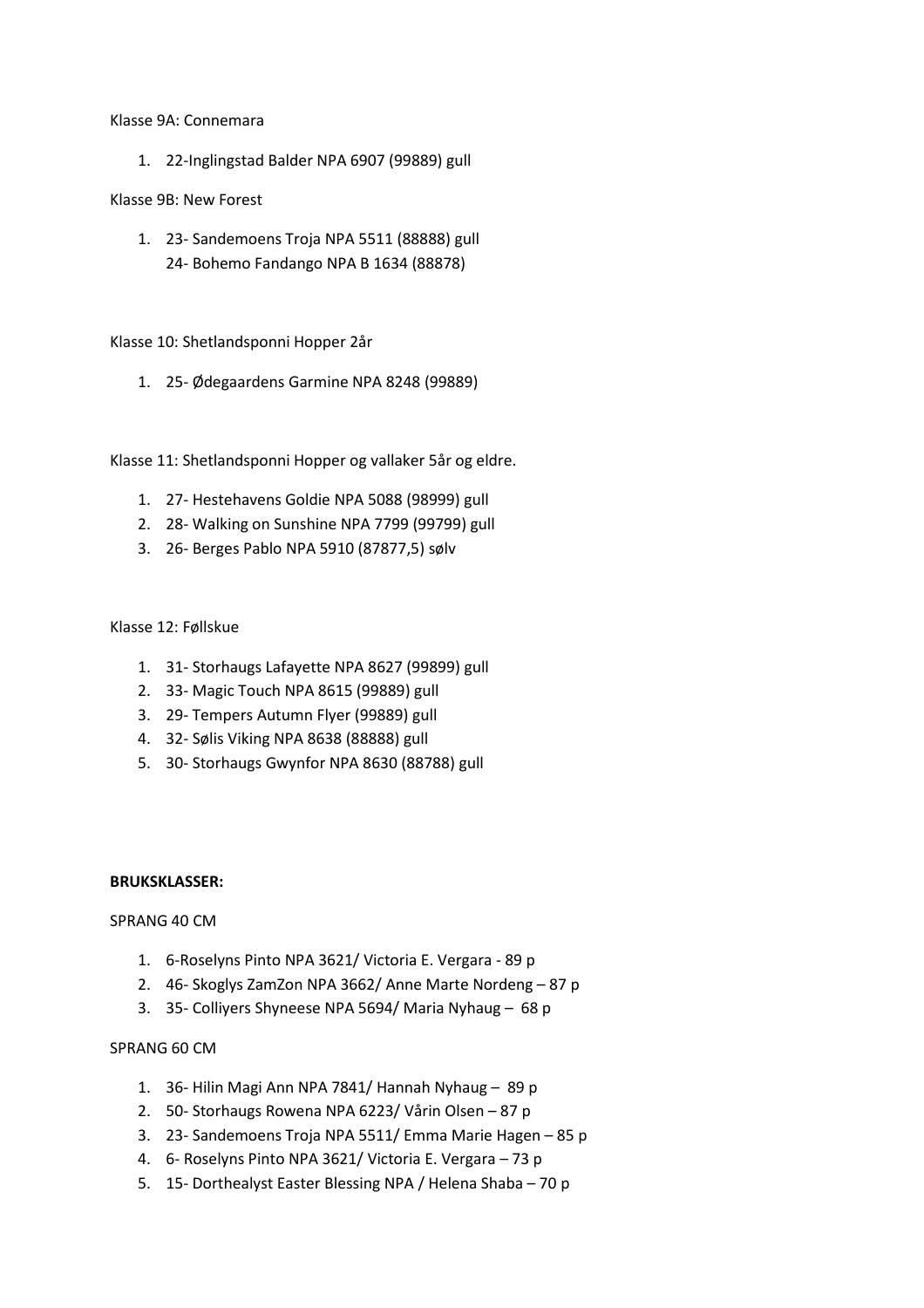- 6. 40- Lanners Teddy NPA 5338/Sara Simone Riis-Solheim 69 p
- 7. 48- Skoglys Zucker NPA 6830/ Frida Helene Mathisen 46 p
- 8. 44- Reballe Tazet Toyboy NPA B 1570/Malin Sederqvist 45 p

### SPRANG 80 CM

- 1. 36- Hilin Magi Ann NPA 7841/ Hannah Nyhaug 89 p
- 2. 43- Molinas Allegro NPA 4287/ Mina Maria Roxrud 87 p
- 3. 15- Dorthealyst Easter Blessing NPA/ Helena Shaba 76 p
- 4. 44- Reballe Tazet Toyboy NPA B 1570/ Malin Sederqvist 0 p

### RIDEKLASSE M/LEIER

- 1. 4- Lanners Lady Linella NPA 6036/ Adriana Lund Støen
- 2. 39- Lanners Panache NPA 7278/ Thea-Marie N.Jansen
- 3. 41- Lerud's Samantha NPA 3056/ Ingrid Lysdahl Olsnes
- 4. 42- Maiken NPA 5225/ Nathalie Lund Støen
- 5. 27- Hestehavens Goldie NPA 5088/ Hanna Laaengh
- 6. 51- Storhaugs Tito NPA / Annveig Lysdahl Olsnes
- 7. 52- Thomas Grey NPA B 1957/ Julie Jakhelln
- 8. 38- Lana NPA 5285/ Elisabeth Jakhelln

### RIDEKLASSE SKRITT OG TRAV

- 1. 4- Lanners Lady Linella NPA 6036/ Adriana Lund Støen
- 2. 46- Skoglys Zamzon NPA 3662/ Mathilde Nordeng
- 3. 6- Roselyns Pinto NPA 3621/ Daniel E.Vergara
- 4. 36- Colliyers Shyneese NPA 5694/ Maria Myhaug
- 5. 22- Inglingstad Balder NPA 6907/ Victoria Naustdalslid
- 6. 52- Thomas Grey NPA B 1957/ Julie Jakhelln

### RIDEKLASSE M/GALOPP JUNIOR

- 1. 50- Storhaugs Rowena NPA 6223/ Vårin Olsen
- 2. 6- Roselyns Pinto NPA 3621/ Victoria E. Vergara
- 3. 12- Hilin Olympic Star NPA 6169/ Pernille Scheie
- 4. 45- Skoglys Mackenzie NPA 4448/ Hanna Nereng Ulsakerhaugen
- 5. 48- Skoglys Zucker NPA 6830/ Frida Helene Mathisen
- 6. 49- Steinsrud Starlight NPA 6730/ Victoria Naustdalslid
- 7. 15- Dorthealyst Easter Blessing NPA 6950/ Helena Shaba

RIDEKLASSE M/GALOPP SENIOR